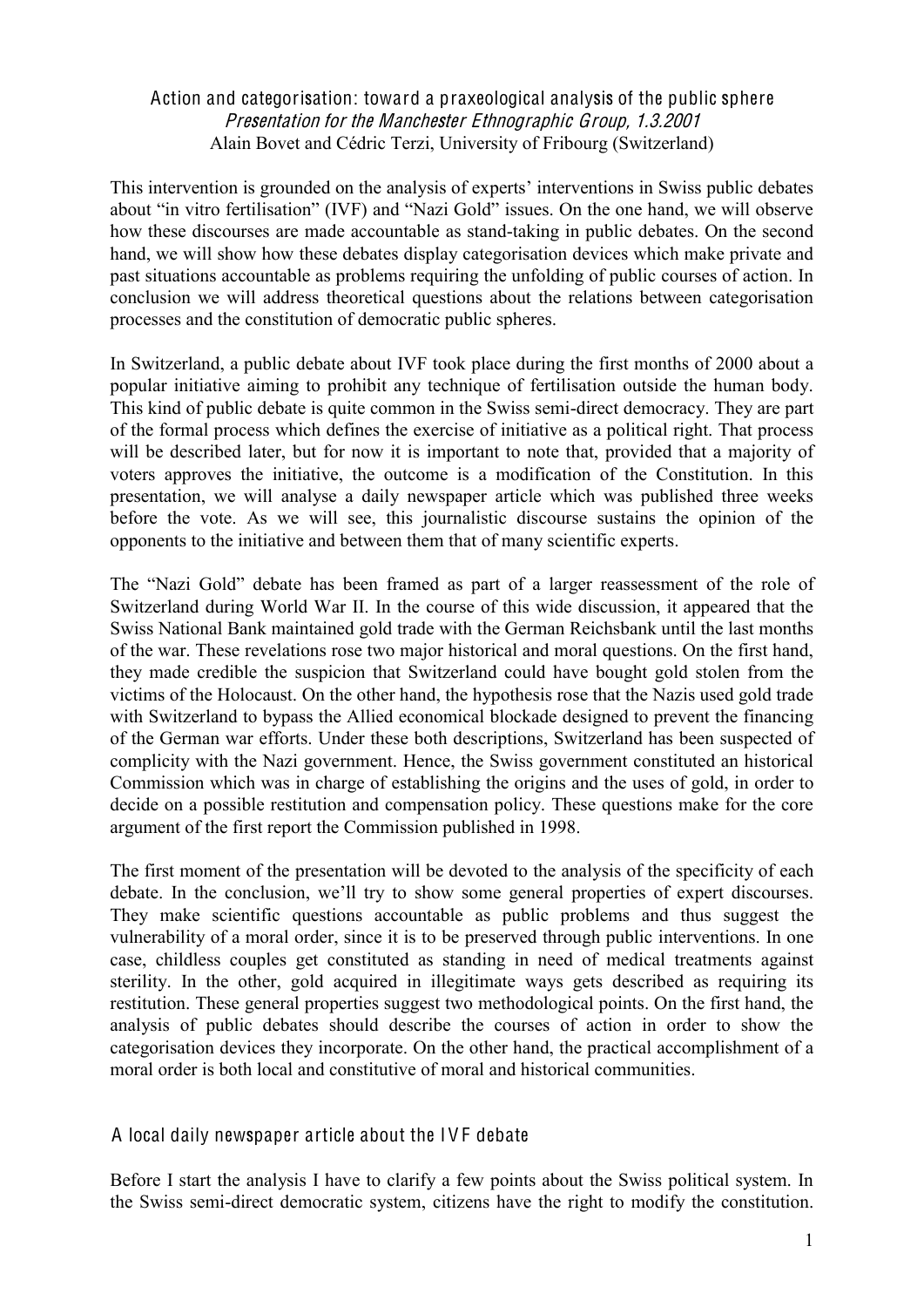They can write a modification, have it approved by at least 100'000 signatures of Swiss citizens. The project is then officially deposited. Then, the parliament inspects its legality and decides whether to approve its content. It is then submitted to a popular national vote, a kind of referendum. About five times a year, Swiss citizens have to vote on such issues, most of the time on several of them on the same voting day. If a majority of voters accepts the proposal, the parliament has to implement it, whether it approves it or not.

In 1992, a modification of the constitution provided for the legality of, among others, in vitro fertilisation and sperm gift. A group of citizen opposed these two innovations. They then gathered more than 120'000 signatures on a popular initiative. This project proposed to forbid two things:

-fertilisation outside the woman body, and

-the gift of gametes by a third party

The parliament objected to the content of the proposal but acknowledged its legality. It was then scheduled for a popular vote on March the  $12<sup>th</sup>$  2000, along with four other issues. The article I shall analyse was published about three weeks before the vote. It appeared in a local daily newspaper of the French speaking part of Switzerland. Though a whole page was devoted to the topic, I shall focus on the leading text.

As said before, my purpose is to describe the reflexive relation between the definition of a problem and a course of public action. These dimensions are distributed across the structure of the article: we'll see how the title and the introductory paragraph focus on the course of public action, while the first sections of the text itself identify the problem at hand. The end of the text accomplishes the link through a short depiction of the proponent's arguments. As that relation between the definition of a problem and a course of public action has to be generally construed as reflexive (i.e. both dimensions are mutually accountable), this task distribution is much more an analytic resource than a general property of the discourse analysed here. I shall first pay attention to the title and the introductory paragraph, before dealing with a few points in the text itself. I'll proceed in a very empirical way, trying to document in the text the accomplishment of the various points suggested above.

The framing of political responsibility

The title is in two parts: *Votations IVF concerns hundreds of children. Votations* is a specific political Swiss concept signifying both the political process and the content of the issues. Along with the header Switzerland, it identifies the issue as a political and national one. The second part, *IVF concerns hundreds of children*, gives a first version of the issue and of what is at stake, relating a technique to a quantified collection of categories. I'll come back on this relation later, but let me just remark that the collection related to the technique is not the same as the one addressed by the title and the header, because of course children don't vote.

The introductory paragraph accomplishes a new formulation of these elements: Literally translated: Twenty-two year<sup>s</sup> <sup>a</sup>fte<sup>r</sup> <sup>t</sup>h<sup>e</sup> birth <sup>o</sup>f <sup>t</sup>h<sup>e</sup> first <sup>c</sup>hild <sup>c</sup>onceived outsid<sup>e</sup> <sup>t</sup>h<sup>e</sup> <sup>m</sup>othe<sup>r</sup> body, littl<sup>e</sup> Louis<sup>e</sup> Brown, th<sup>e</sup> p<sup>e</sup>opl<sup>e</sup> and th<sup>e</sup> <sup>c</sup>anton<sup>s</sup> will hav<sup>e</sup> t<sup>o</sup> <sup>c</sup>om<sup>e</sup> t<sup>o</sup> <sup>a</sup> decision on <sup>n</sup>ext March the 12<sup>th</sup> on the popular initiative "for the protection of the human being against *artificial reproduction techniques"*. I must say here that I translated fair<sup>e</sup> un <sup>s</sup>or<sup>t</sup> à with <sup>c</sup>om<sup>e</sup> to a decision on but in French this expression also has the meaning of get rid of. In such a specific context, this pun happens to be an artful resource for slightly taking side on the issue.

Here we can see two different temporalities connected in one event: on the one hand, the twenty-two years old international history of IVF, and on the other hand, the Swiss political agenda through which, as said before, the citizen is ascribed a civic duty a few times a year. In a way the pun dramatises the historical relevance of that vote.

The title and the introductory paragraph define the political responsibility of the reader-citizen to come to a decision on a reproductive issue involving lots of children. We'll now get into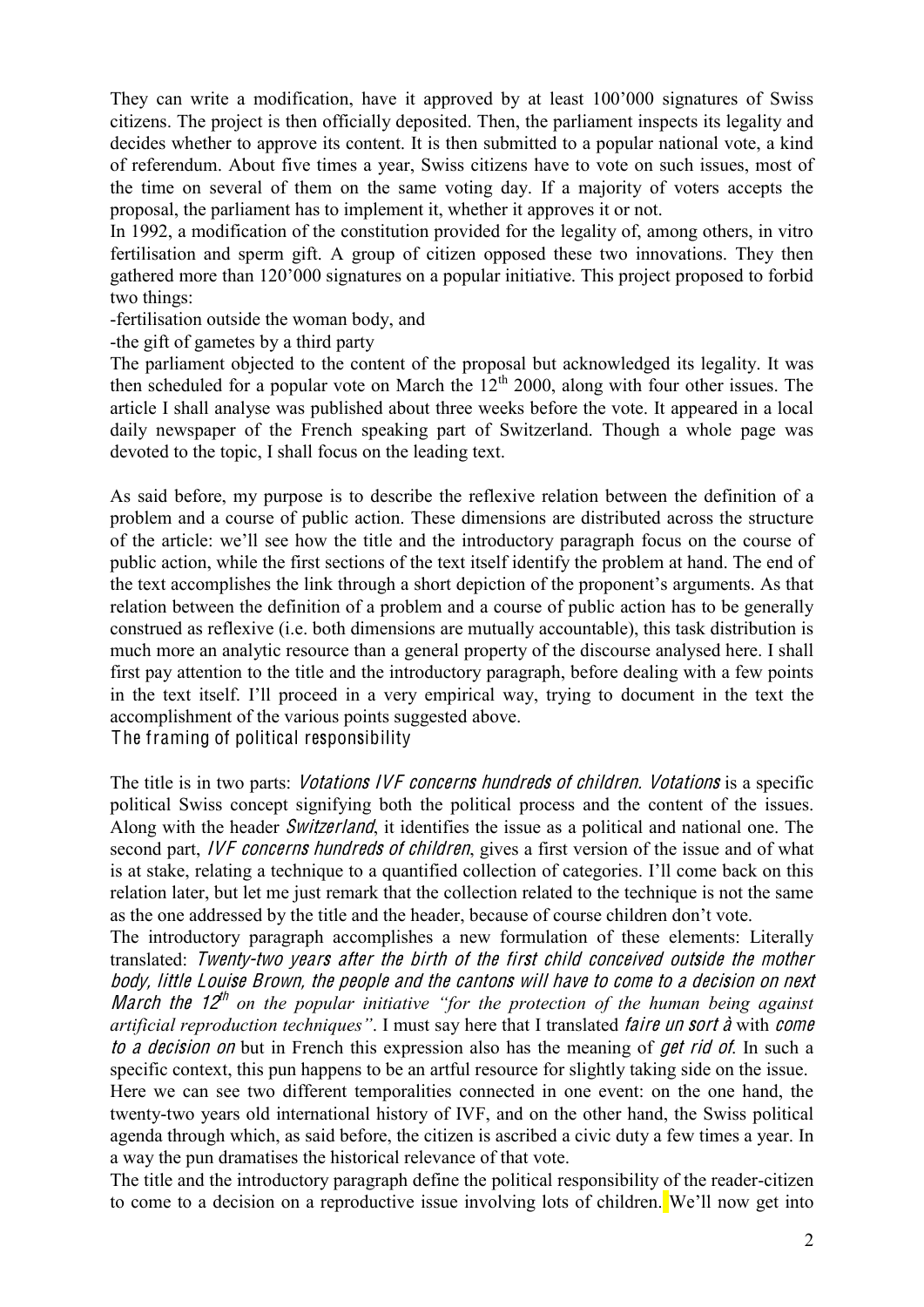the text itself and see how the issue is made accountable. I'll try to show that the framing of the political debate can become a practical resource for the accountability of the problem itself and vice versa.

### Causal responsibility and ownership of the problem

Let us now pay attention to the text which exhibits the central position of expert knowledge and discourse. I'll try to show that the definition of the issue reflexively defines a specific course of action. This particular feature is well known to the ethnomethodologists as the reflexive accomplishment of the cognitive and moral order.

The beginning of the text identifies the problem. Here is the first sentence:

World Health Organi<sup>s</sup>ation (WHO) <sup>e</sup>stimate<sup>s</sup> <sup>a</sup> world-wid<sup>e</sup> rat<sup>e</sup> <sup>o</sup>f about 8 t<sup>o</sup> 10% <sup>o</sup>f <sup>c</sup>ouple<sup>s</sup> who are affected by one of the various forms of such a disease as infertility is. Through both a qualifier and a quantifier, this sentence defines infertility as a public health issue. The end of the sentence, along with the institution invoked to define the problem, clearly construe infertility as a disease. The text goes on emphasising this interpretation. A doctor is quoted to specify the Swiss situation. This expert is categorised through his belonging to the department of gynaecology/obstetrics in a famous hospital. This categorisation specifies infertility as a somatic disease. Under the subtitle *Causes of sterility*, the second paragraph reinforces this assessment, through the exclusive identification of somatic etiology. Note that the progressive transformation of infertility into sterility is routinized in that debate. The relevance of this point is made clear if one considers the development of other national debates on the issue. As Jacques Testart – probably the most prominent biologist in the French history of IVF – pointed, this definition is of importance for the action designed to solve the problem. Turning to a very critical discourse, he argued that any case of infertility was transformed by the medical profession into a definitive sterility, thereby legitimating the IVF treatment, even for cases of possibly transient infertility.

The third paragraph describes psychological aspects of sterility. This description is exclusively devoted to the consequences of sterility. On this occasion, a female doctor is quoted. Though she is identified with an equivalent title as the first doctor, her discourse only describes psychological aspects of couple infertility. These are said to be liable to lead to suicide. So far, the text has produced and specified the ontology of the problem. Sterility is a disease with identifiable somatic causes and psychological consequences. This situated ontology strongly constrains the legitimate categories to define the problem, and also to solve it, as we will see later. In Gusfield's and ethnomethodological terms, the ascription of a texture of causal responsibilities reflexively specifies medical categories as owners of the problem.

The beginning of the paragraph deserves a detailed analysis. For many couples, starting a family is an essential aim in life. Hence, "hypofertility or sterility can trigger a deep crisis, <sup>a</sup>ccompanied by feeling<sup>s</sup> <sup>o</sup>f guilt toward<sup>s</sup> oneself and th<sup>e</sup> <sup>s</sup>pouse, followed by <sup>s</sup>adness, *depressive troubles, including even suicidal tendencies in extreme cases", explains Dr*  Elisabeth Berger-Menz, fro<sup>m</sup> <sup>t</sup>h<sup>e</sup> Bern University gynaecological <sup>c</sup>linic.

The first sentence is authored by the journalist. We could rely here on Sack's analysis of family as a duplicatively organised categorisation device. On the one hand, family displays an internal distribution of places, which allows the discovery of absence. It is thus routinely possible to talk about a couple without children. This logical property is used here to define couples, or at least many of them, as incomplete families. This incompletion is strongly dramatised by the quotation which details the sequence of dangers threatening the sterile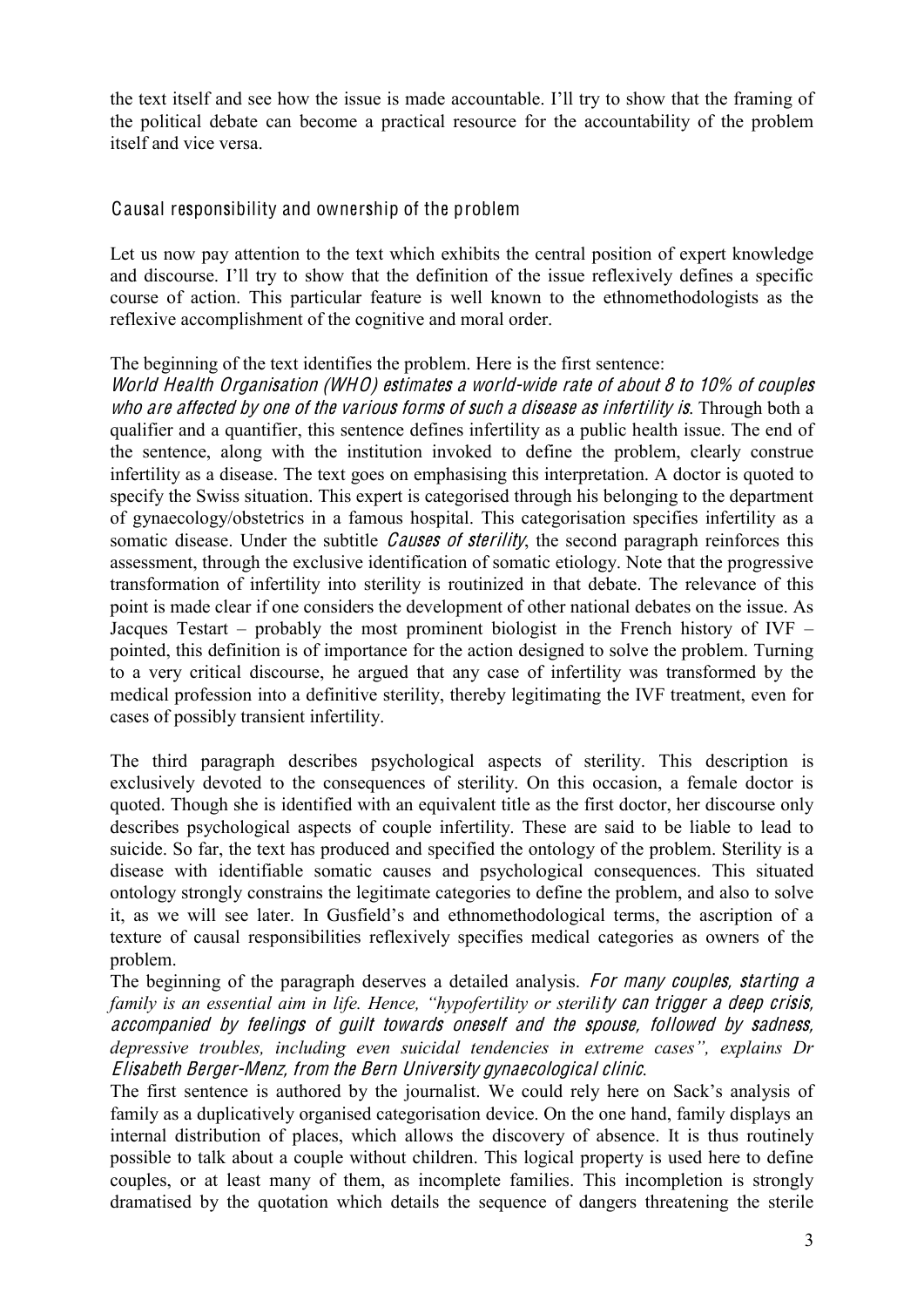couple. Sterility is thus construed as an existential problem for couples. Family as a normative inferential device is used here to establish the relation between the problem and the course of political action.

On the other hand, it is possible to count instances of such a collection (device). This property is used in the picture which shows families through a sequence of mother plus child. The same property is also used as a resource in the title. This property allows to count the hundreds of children as instances of families concerned by IVF. That quantification dramatises the issue as a problem concerning many members and therefore the whole moral community.

The causal texture produced by the text so far accomplishes a first selection of the possible solutions. A physiological treatment can already be seen as a solution to both the somatic deficiency and the existential problems. The ontological specification of sterility as a disease has various consequences. The reported enquiry on its etiology establishes both the causal responsibility and the ownership of the problem, while the reported enquiry on its consequences establishes the political responsibility of the voters, through a dramatisation of the scope of the individual vote. It should be stressed here that the ontological constitution of family offers a central resource for that dramatisation. This last enquiry shows how a categorisation process is made accountable in and through a course of action. We'll see through the practical solution applied to sterility that the same property holds for the causal ontology of sterility.

If we look at the quotation device, we can see that the quotation is prefaced by a connective marker (*hence*) which establishes a logical entailment between the first sentence and the quotation. The quotation is grammatically inserted in the journalist's discourse. It is then postfaced by an identification of the quotation as an explanation.

These discursive devices accomplish the ownership of the problem by medical categories. Medical expert discourse is not reported here as a turn-taking in a public debate, but as the legitimate definition of the problem. This framing is reinforced by the adjacent sub-title A range of remedies, pointing somatic treatments, in this case drugs and surgery, as the only actions deemed appropriate to solve the problem.

The next two paragraphs, headed by *Hundreds of thousands of children*, are central for the pragmatic scope of the whole text:

Yet <sup>s</sup>om<sup>e</sup> patients, about 20% <sup>a</sup>ccording t<sup>o</sup> th<sup>e</sup> <sup>m</sup>edical profession, <sup>n</sup>eed <sup>a</sup> <sup>m</sup>or<sup>e</sup> <sup>c</sup>ompl<sup>e</sup><sup>x</sup> <sup>m</sup>edical intervention. Without getting int<sup>o</sup> details, th<sup>e</sup> variou<sup>s</sup> technique<sup>s</sup> that <sup>w</sup>er<sup>e</sup> dev<sup>e</sup>loped, ar<sup>e</sup> gen<sup>e</sup>rally based on in vitro, therefor<sup>e</sup> <sup>e</sup>xtra-bodily, fertilisation. It i<sup>s</sup> <sup>m</sup>or<sup>e</sup> or less <sup>a</sup> <sup>m</sup>atte<sup>r</sup> <sup>o</sup>f <sup>r</sup>emoving <sup>s</sup>everal ovocyte<sup>s</sup> fro<sup>m</sup> th<sup>e</sup> futur<sup>e</sup> <sup>m</sup>other, <sup>o</sup>f fertilising the<sup>m</sup> outsid<sup>e</sup> th<sup>e</sup> body *(therefore in vitro) with the future father's or, a less and less frequent case, a third party's*  <sup>s</sup>perm, <sup>t</sup>he<sup>n</sup> <sup>o</sup>f <sup>r</sup>e-implanting <sup>t</sup>he<sup>m</sup> int<sup>o</sup> <sup>t</sup>h<sup>e</sup> *womb, with a completely "classical" and natural*  pregnancy in <sup>m</sup>ind.

Since Louis<sup>e</sup> Brown, hundred<sup>s</sup> <sup>o</sup>f thousand<sup>s</sup> <sup>o</sup>f <sup>c</sup>hildre<sup>n</sup> in th<sup>e</sup> world hav<sup>e</sup> owed their birth t<sup>o</sup> in vitro fertilisation. Childre<sup>n</sup> like any <sup>o</sup>thers, who <sup>n</sup>eithe<sup>r</sup> hav<sup>e</sup> less nor <sup>m</sup>or<sup>e</sup> probl<sup>e</sup>m<sup>s</sup> than the others.

In these few lines, the problem at hand is given a solution through a course of action. The ontological status of the sterility prepares it to be treated through these specific medical treatments. These interventions get conceived as minor additives to natural process. The quantification and normalisation of the babies produced in this way take the drama out of the medical course of action and sanction its successfulness. We can just note a few typical markers of the popularisation discourse, such as *without getting into details, generally, more*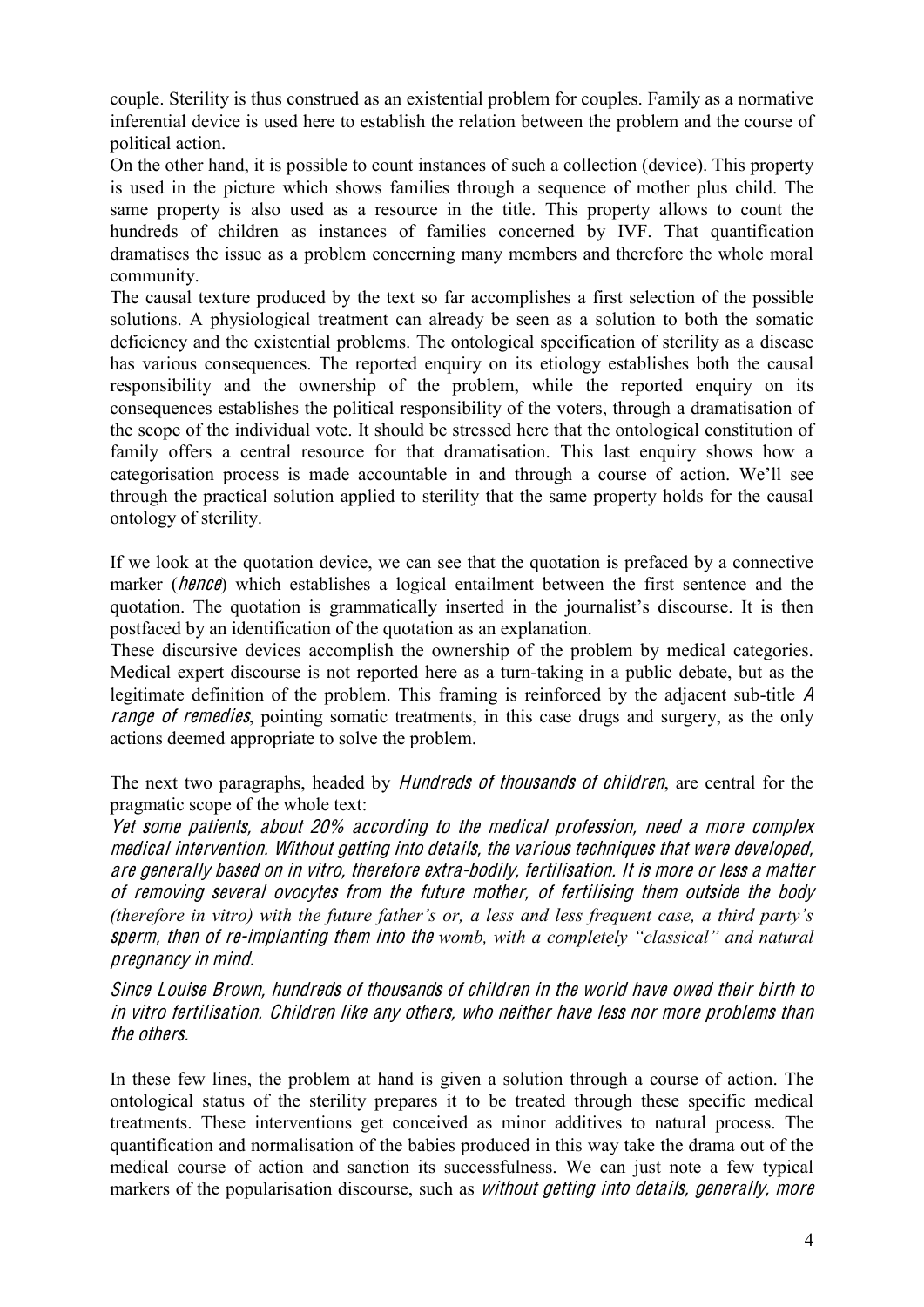or less, as well as the narrative structure given to the whole process. These discursive devices attest that a specialised knowledge is owned by experts, but it can only be partially transmitted, or broadly glossed to the reader. At the end of the article, we can see how these discourse strategies define a course of public action.

Headed by the subtitle *Fantasies pond*, a French expression indicating a large amount of gullibility, the end of the article describes the position of the supporters of the initiative. Let's look at the first sentence:

The proponents pretend to forbid such a high-performance method as  $IVF$  [...].

The rest of the paragraph accomplishes a strong rejection of the initiative, arguing it is based on mere fantasies. This rhetorical strategy uses what Jeff Coulter identified as the disjunctive pair knowledge/belief. One logical property of its use is that it locates the speaker in the knowledge side (and does more than invite the reader to join it) and of course rejects any truth value of the opposite side. In this political context, such a cognitive assessment clearly implies a moral one. This is especially obvious in the first sentence which a) assesses the claim of the proponents as wrong or ill-founded (pretend), b) confronts it to the successfulness of the course of action depicted just before.

If you compare the two parties identified in the debate, you see that one is factually constructed, while the other is cognitively and morally assessed.

The position of the proponents appears then as an attempt to prevent the course of action obviously entailed by the problem at hand. Of course this establishes another responsibility level. We saw that the causal responsibility of the sterility was ascribed through expert discourse to physiological deficiencies. That very process established the ownership of the problem among the medical profession. A course of action was then detailed through a semiexpert explanation, the result of which was qualified and quantified and thereby favorably assessed. The whole problem is thus construed as one to which a perfectly appropriate solution exists. But that ideal course of action is threatened by the content of the initiative. The pragmatic purpose of the whole text appears then as an attempt to sort the truth from the fantasies in order to have the citizen-reader come to the right decision. This process shows the reflexive relation between factual description and obviously normative political action. The whole description can be construed as a proposal of action for the citizen-reader. The category of the latter can be said to emerge in and through the text. In this particular text, the citizen is invited to refuse a political intrusion in a course of action involving diseases, existential problems, doctors, couples and therapeutic treatments allowing pregnancy to happen. The whole text can be read as an invitation to a delegation of powers, those of the citizen being delegated to the self-regulating interaction between doctors and couples. The citizen is proposed an active caution of the currently enforced regulation through a refusal of the initiative.

This particular study points at the reflexive constitution of the problem ontology, the expertise of a category and a moral community in and through the popular initiative as political process. We will now try to show a similar phenomenon, turning to another political process with the case of an official experts report.

# The Independent Commission of Experts (IC E) report about Gold trade

The ICE interim report about gold trade is a quite important one. It is a document of about 200 pages published in four languages (German, French, Italian and English). It has been widely diffused as a book and is freely available on the Internet. This publication also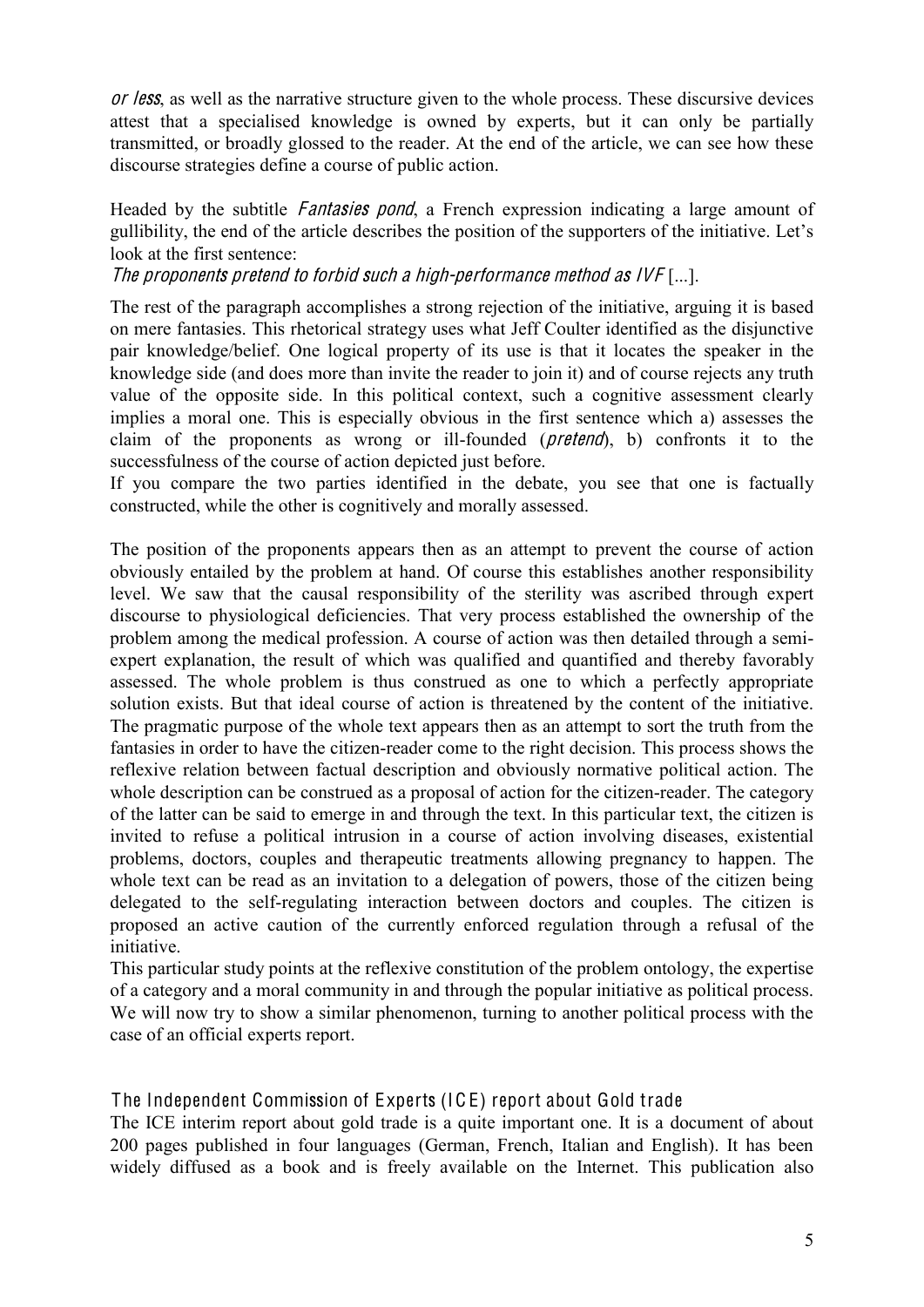occasioned a quite large public debate in and through the Swiss media. Journalists, historians and economists took a stand on the results of the investigations presented by the Commission. The report is composed of an introduction, six chapters and a conclusion. The introduction is devoted to the context of the publication. The first chapter presents some discussed figures about the gold transactions between the Reichsbank and the Swiss National Bank (SNB). As we will see, this first description is based on an implicit categorisation device of trade, which can be analysed as a cornerstone of the whole report. Chapter 2 is the core of the report. It proposes an historiography of gold trade between the SNB and the Axis powers, presenting the different origins of gold implicated in these exchanges and the motives called upon to justify them. This first picture is completed by shorter investigations devoted to gold trade with the Allied (chapter 3), the implication of commercial banks in the gold market (chapter 4) and the role of Swiss insurance companies, which pressed the SNB not to interrupt gold trade until the end of the war (chapter 5). Chapter 6 presents the ins and outs of the 1946 Washington negotiations during which the implication of Switzerland in gold trade was a key issue. In the conclusion, the ICE draws moral inferences from its investigations for the contemporary Swiss community.

Our presentation will concentrate on three parts of the document. We will show how the introduction inscribes the report in a triple temporality which constitutes the context of the publication. We will then analyse the implicit formal model of trade used in chapter one as a key for the whole argumentation of the Commission. And we will argue that the conclusion defines responsibilities and constitutes a programme of public action.

#### *The report's publication and its context*

In the ICE's point of view, the activity of reporting about gold trade is not accountable on its own. Specifically, the Commission inscribes clearly the report as constitutive of a double collective action.

First, the ICE explicitly inscribes the publication of the report in the frame of a scientific debate about the historiography of the Second World War in Switzerland. In this respect, the ICE devotes five pages to the "research to date" about the topic of gold trade (12-17), which introduce the presentation of Research Agenda and Structure of the Report (17-20). In this perspective the report is developed like a kind of dialogue with other researches, which are regularly quoted and discussed.

Second, the report is written in the context of a public debate about sensitive ethical and moral problems. Thus, the historiography of gold trade is inscribed in a larger course of action. In this perspective, it appears as a first step in a decision process about a restitution policy, which implies historians, but also the entire Swiss political community: *"Initially, public discussion concerning Switzerland's role duri*ng <sup>t</sup>h<sup>e</sup> war focused on dorman<sup>t</sup> <sup>a</sup>ccounts held by Swiss banks. Since th<sup>e</sup> autum<sup>n</sup> <sup>o</sup>f 1996, interest within Switzerland <sup>a</sup><sup>s</sup> <sup>w</sup>ell <sup>a</sup><sup>s</sup> abroad ha<sup>s</sup> increa<sup>s</sup>ingly <sup>c</sup>oncentrated on gold transactions. Since gold i<sup>s</sup> <sup>o</sup>f <sup>s</sup>uch economi<sup>c</sup> and political <sup>s</sup>ignificance, and becaus<sup>e</sup> <sup>o</sup>*f the ethical questions arising from the Nazis' systematic practice of looting conquered states, the Commission has decided to publish this initial study"* (p.11).

### *The local intelligibility of gold trade's historiography*

In the interim report, the research about gold trade during World War II is made accountable in and through scientific and public debates. The first public intervention of the ICE appears as a clarification which calls for a renewal of these discussions. The Commission specifically aims at proposing a new categorisation of the different types of the gold traded by the Reichsbank: *"The present working paper has been conceived as a scientific contribution by*  th<sup>e</sup> Independent Commission <sup>o</sup>f Exp<sup>e</sup>rts: Switzerland - Second World War for th<sup>e</sup> London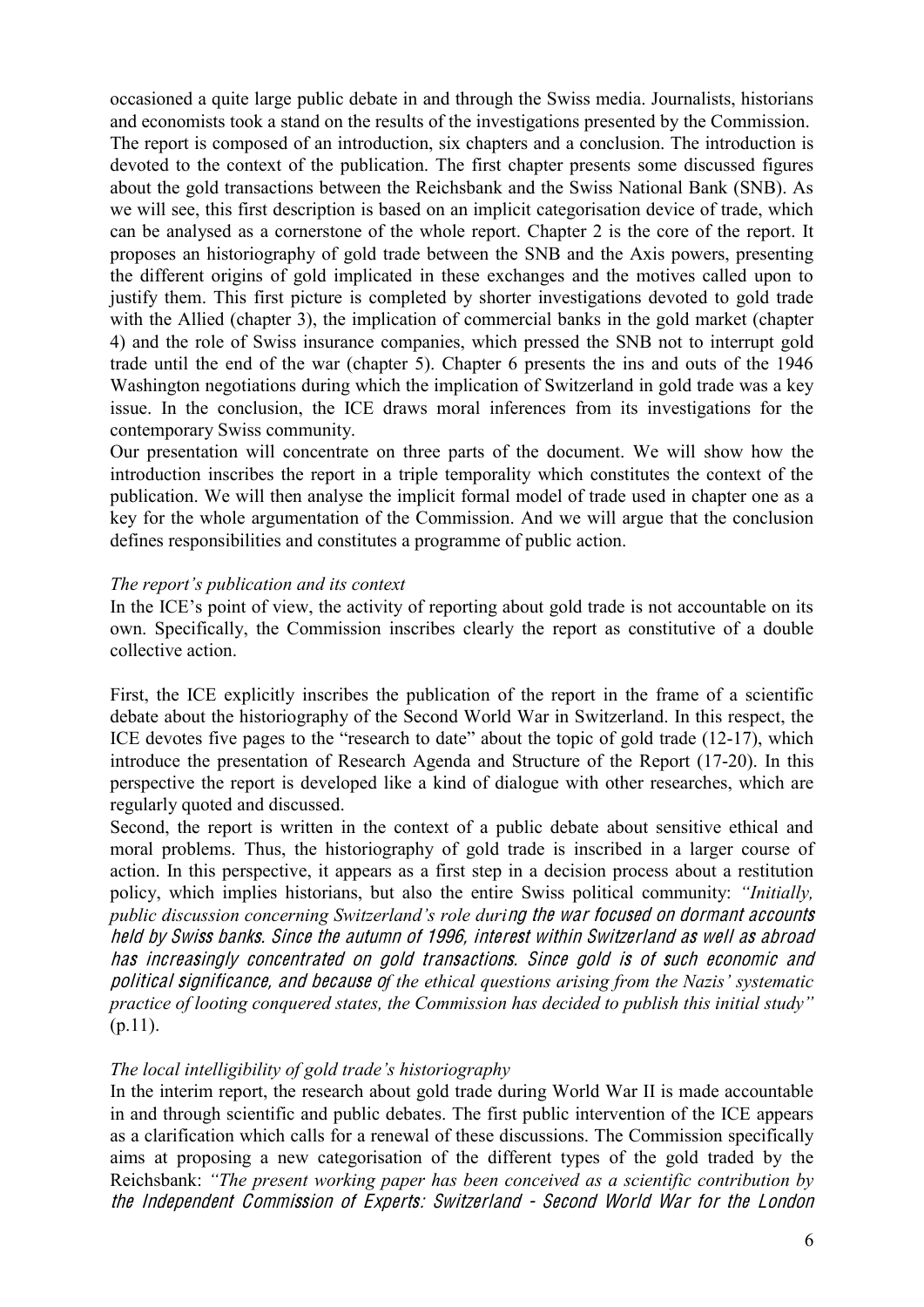Conference on Nazi Gold. To <sup>e</sup>stablish <sup>a</sup> <sup>c</sup>lear foundation for discussions, th<sup>e</sup> Commission i<sup>s</sup> propo<sup>s</sup>ing definition<sup>s</sup> for th<sup>e</sup> variou<sup>s</sup> <sup>c</sup>ategorie<sup>s</sup> <sup>o</sup>f gold which Germany placed on th<sup>e</sup> *international market"* (London, p. 1). The ICE distinguishes three main categories of gold: (a) Gold which came under the control of the Reichsbank by means of a discriminatory legal system, (b) looted gold (which includes "confiscated and plundered gold", "victim gold" and "gold from currency reserves of central banks") and (c) gold legally acquired by the Reichsbank before 1933.

This categorisation is particularly relevant if one considers it as an intervention in the scientific and public debates. Since the end of the war, historians, official organisations and governments have been used to distinguishing monetary and non-monetary gold. The ICE considers this plain distinction as a neutralisation of the moral implications of trading "victim gold". Consequently, the new categorisation of gold appears as ground for a new way of writing gold trade history. It specifically implies a new way of framing this historical process, and a renewal of the categorisation devices required for its description.

### Gold categorisation and frame definition

This distinction of gold categories according to its different origins frames gold trade during World War II in a specific way. On the one hand, it implies that its description can't be restricted to the period of war (1939-1945). It includes the whole period of Nazi power in Germany, from 1933 to 1945. This frame allows to take into consideration the gold appropriated by the Nazis through legal constraint, and stolen from the German and Austrian Jews since 1938. On the second hand, this categorisation delimits the notion of gold trade during World War II, focusing on the transactions of gold coming from non regular stocks. Hence, the report concentrates on the relations between the SNB and the Reichsbank, which are explicitly distinguished from the relations with Allied central banks.

### Gold categorisation and categorisation devices of trade

The distinction of gold categories according to their different origins points at the moral implications of their trade, excluding their interpretation as plain financial exchanges. Consequently one of the major contribution of the interim report is to point at the specificity of gold trade during World War II. In this perspective, the Commission extends the elementary model of commercial exchange, which takes in consideration the relations between a seller, a buyer and the object of their exchange.



According to the ICE, such a formal model is not appropriate to the description of gold trade during World War II. It misses the moral implications of trade, especially because it does not take into consideration the origin of the object of the transaction. Therefore, the Commission proposes to use a four positions model, which includes the position occupied by the former owners of the gold. Further, the model must also consider the functions of the transactions from the point of view of the seller.

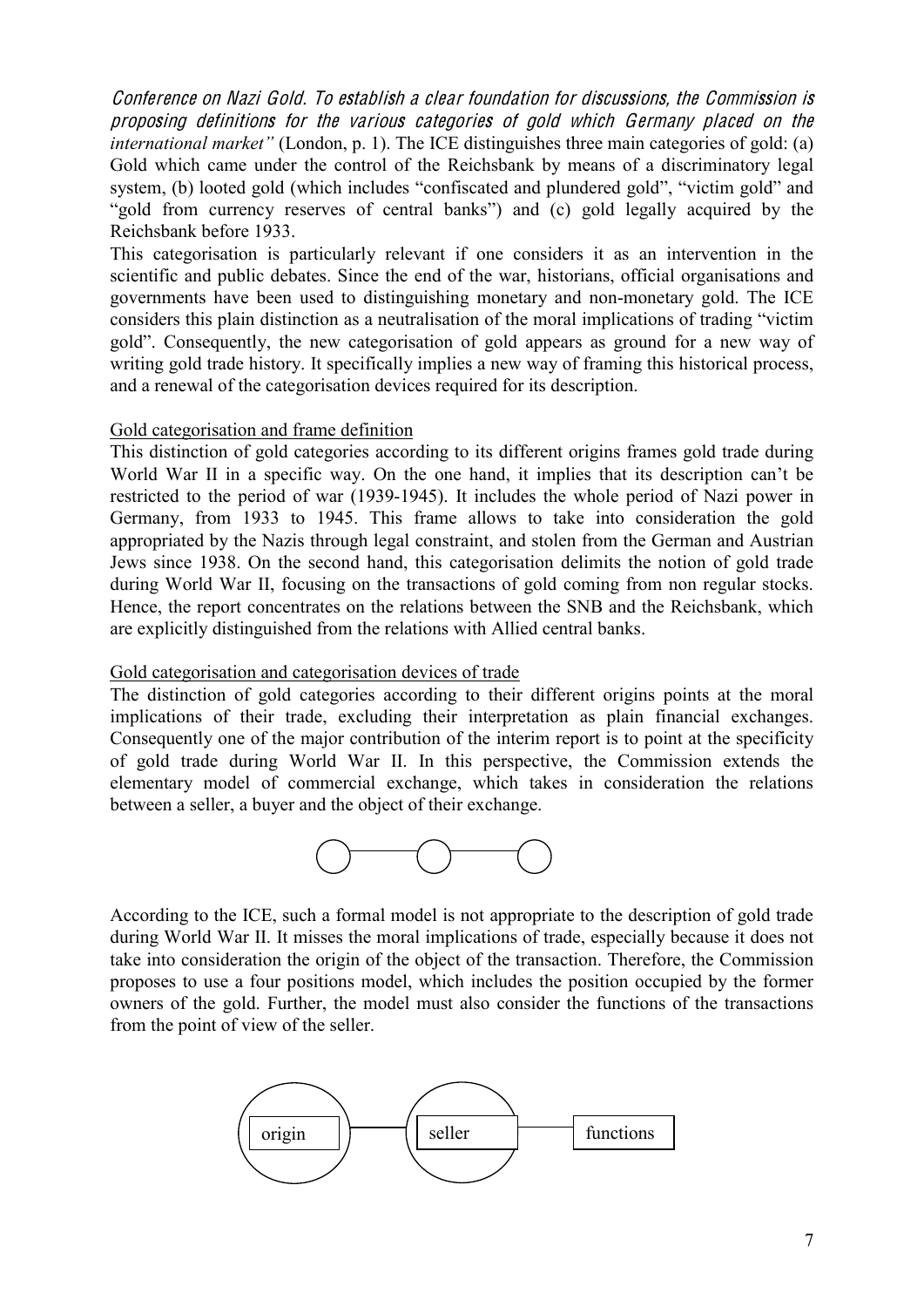These little extensions of the common model of trade considerably modify the description of gold trade. First of all, the consideration of the former owners reveals that part of the gold traded by the Swiss National Bank had been stolen to victims of the Holocaust. Such a description has symbolic and moral consequences, because it establishes a close link between gold trade and nazi crimes. *"Seen as a function of the quantity and of the value it represents,*  th<sup>e</sup> gold which wa<sup>s</sup> looted fro<sup>m</sup> victim<sup>s</sup> i<sup>s</sup> but <sup>a</sup> fraction <sup>o</sup>f th<sup>e</sup> prove<sup>n</sup> gold <sup>r</sup>eserve<sup>s</sup> handled by th<sup>e</sup> Reichsbank. Thi<sup>s</sup> fact, however, <sup>s</sup>hould not palliat<sup>e</sup> th<sup>e</sup> <sup>r</sup>eality that th<sup>e</sup> human <sup>s</sup>uffering *behind these statistics is incalculable"* (p. 36). Second, the inclusion of the motives of the Reichsbank managers in the description of trade reveals that they used part of these exchanges in order to buy war material, particularly to Portugal. In this perspective, it is possible to argue that the Swiss National Bank might be, in some respect, implicated in the prolongation of the war.

Both points have major consequences for the historical work. On the one hand they make the actions of the Swiss National Bank intelligible as constitutive of the development of World War Two. The moral consequence is that a Swiss institution could be seen, to a certain extent, as accomplice of the actions of the Nazi government. Of course such a position is quite sensitive in the contemporary context of reassessment of responsibilities during World War II. It is especially significant after the US Senator Alfonse D'Amato threatened to reconsider the Washington agreements. In other words, it places historiography in the focus of a moral and political debate. On the other hand, the promotion of this new categorisation device has a theoretical implication. It supposes that gold trade is not a short exchange of value, but must be seen as a long term process running from the appropriation of gold to the use of its trade benefits. From this point of view, the historiography of gold trade can not be reduced to accounting statistics. It must describe the whole trajectory of gold through borders and time. But this conception rises a methodological problem. Such a description makes relevant to observe that gold can be melt. Hence, the appearance of gold does not attest its origin. The historians must then collect data in order to reconstitute the whole process of its successive transformations.

### Description and <sup>r</sup>esponsibilitie<sup>s</sup>

At this point, we have analysed how the description of gold trade proposed by the commission constitutes a specific categorisation device, which is articulated on the categorisation of different types of gold. We have also seen that the relevance of these descriptions emerges in a context of scientific and public debates. We will now go a step forward and show that these descriptions are constitutive of a course of public action. The first paragraph of the report is quite explicit about this point: *"This interim report reflects Switzerland's firm commitment to an unrestricted examination of its history during World War II and its links with Germany's*  Nazi <sup>r</sup><sup>e</sup>gime. Th<sup>e</sup> <sup>r</sup>eport <sup>s</sup>ets out t<sup>o</sup> provid<sup>e</sup> <sup>a</sup> broad, <sup>c</sup>lear, and transparent <sup>a</sup>ssessment <sup>o</sup>f <sup>a</sup> *complex period of Switzerland's history. The* objectiv<sup>e</sup> i<sup>s</sup> <sup>t</sup><sup>o</sup> help Switzerland becom<sup>e</sup> <sup>c</sup>onsciou<sup>s</sup> <sup>o</sup>f its own <sup>r</sup>esponsibilities, particularly <sup>c</sup>oncerning th<sup>e</sup> <sup>r</sup>estitution <sup>o</sup>f good<sup>s</sup> and <sup>a</sup>ssets which <sup>m</sup>ay not yet hav<sup>e</sup> bee<sup>n</sup> <sup>r</sup>eturned t<sup>o</sup> their legal owners. Th<sup>e</sup> <sup>r</sup>eport als<sup>o</sup> <sup>s</sup>eek<sup>s</sup> t<sup>o</sup> <sup>s</sup>hed unbiased and <sup>c</sup>onstructiv<sup>e</sup> *light on a controversial period of Swiss history"* (p.11). According to this introduction, this interim report is not only a classical historical research. It commits Switzerland as a moral community, willing to assume in the present the responsibilities of its past. In this perspective, the elucidation of the role of the Swiss National Bank during World War II is not only a matter of objectivity. In this case, historical work contributes to the definition of gold trade during World War II as a current public problem, that has practical, moral and political consequences. In other words, the Commission constitutes itself as an "owner of the problem" in and through the interim report. Of course, the mandate that the Swiss government delivered to the Commission is an important resource for such an accomplishment, especially because it attributes a monopolistic access to the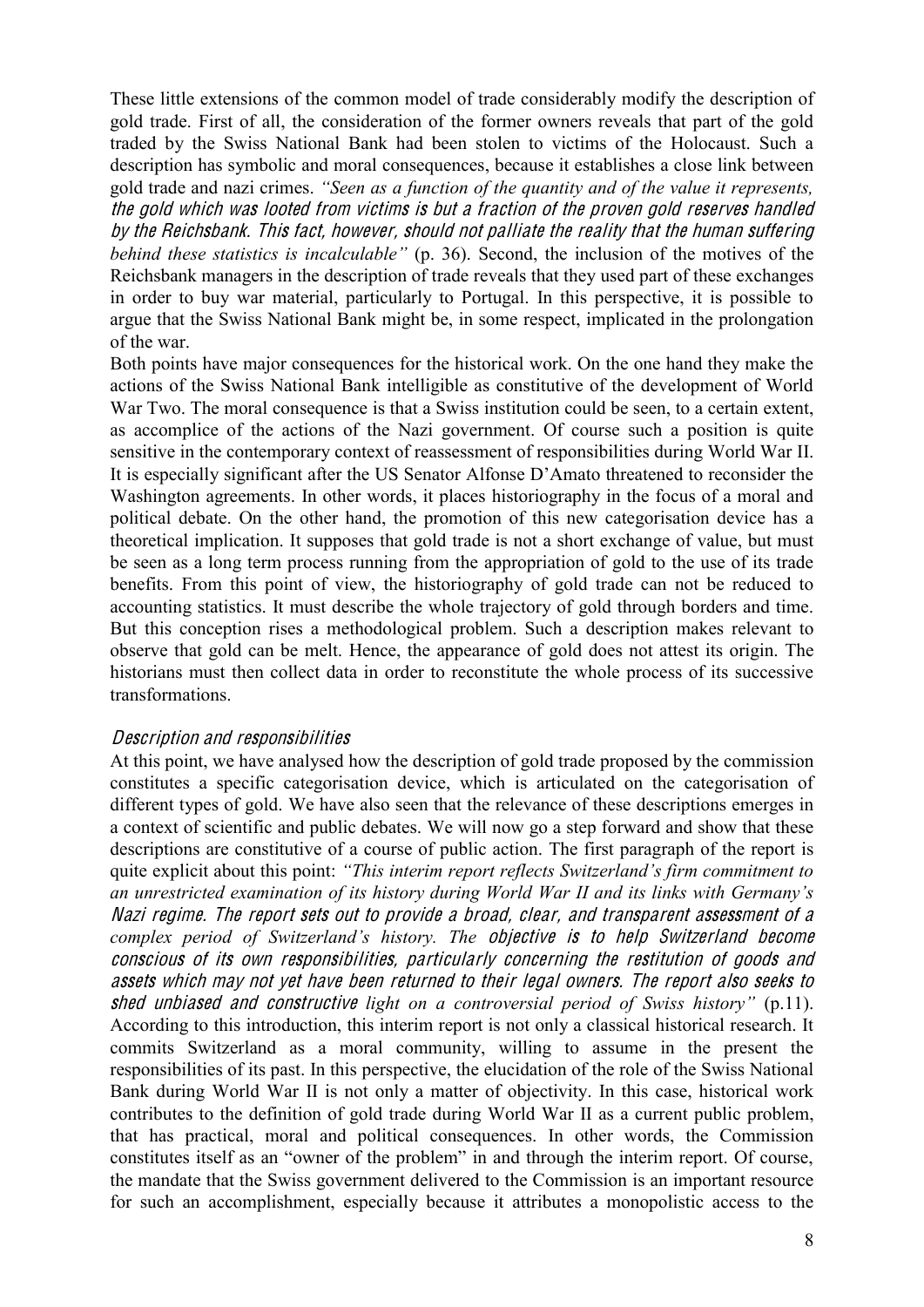archives. But the ICE practically accomplishes this status by the fixation of causal and political responsibilities. In this respect, the key issues of the report are risen in chapter 2, entitled "Gold Acquired by the SNB from Germany": *"*Chapter 2 form<sup>s</sup> <sup>t</sup>h<sup>e</sup> backbon<sup>e</sup> <sup>o</sup>f <sup>t</sup>hi<sup>s</sup> interi<sup>m</sup> <sup>r</sup>eport. Her<sup>e</sup> <sup>w</sup><sup>e</sup> discuss th<sup>e</sup> dynamic<sup>s</sup> <sup>o</sup>f th<sup>e</sup> gold transaction<sup>s</sup> and analyz<sup>e</sup> different pha<sup>s</sup>e<sup>s</sup> <sup>o</sup>f Swiss poli<sup>c</sup>y. W<sup>e</sup> discuss how th<sup>e</sup> <sup>m</sup>otivation<sup>s</sup> and arguments <sup>o</sup>f th<sup>e</sup> SNB decision<sup>m</sup>aker<sup>s</sup> <sup>r</sup>esponsibl<sup>e</sup> for gold transaction<sup>s</sup> <sup>c</sup>hanged ove<sup>r</sup> time. W<sup>e</sup> als<sup>o</sup> discuss th<sup>e</sup> triangl<sup>e</sup> <sup>o</sup>f transaction<sup>s</sup> betwee<sup>n</sup> Germany, Switzerland, and Portugal. Our analysi<sup>s</sup> i<sup>s</sup> based on th<sup>e</sup> following questions: how <sup>m</sup>uch did Swiss decision-maker<sup>s</sup> know about th<sup>e</sup> <sup>e</sup>xtent t<sup>o</sup> which law had bee<sup>n</sup> <sup>m</sup>isused and <sup>m</sup>orality perverted in Germany and Axis-occupied <sup>c</sup>ountries? How <sup>m</sup>uch did thos<sup>e</sup> involved know about th<sup>e</sup> origin<sup>s</sup> <sup>o</sup>f gold that found its way t<sup>o</sup> Switzerland? What <sup>w</sup>er<sup>e</sup> their objective<sup>s</sup> in term<sup>s</sup> <sup>o</sup>f <sup>c</sup>ommercial gain, <sup>m</sup>onetary poli<sup>c</sup>y, and political strategy? Did they want t<sup>o</sup> prevent an invasion <sup>o</sup>f Switzerland or <sup>w</sup>er<sup>e</sup> they <sup>s</sup>imply worried about <sup>m</sup>aintaining <sup>c</sup>urrency stability? Wa<sup>s</sup> it their initial intent t<sup>o</sup> help <sup>c</sup>ontribut<sup>e</sup> t<sup>o</sup> th<sup>e</sup> <sup>c</sup>reation <sup>o</sup>f <sup>a</sup> <sup>n</sup>e<sup>w</sup> German-dominated Europ<sup>e</sup>, and did they <sup>s</sup>ubsequently yield t<sup>o</sup> Allied pressur<sup>e</sup> becaus<sup>e</sup> they felt th<sup>e</sup> postwar economi<sup>c</sup> and legal <sup>s</sup>yste<sup>m</sup> would b<sup>e</sup> dominated by th<sup>e</sup> Allies? To what <sup>e</sup>xtent did th<sup>e</sup> SNB becom<sup>e</sup> trapped by its own <sup>a</sup>ctions, arguments, and psycho-*political rationalizations and thus become incapable of changing its position?"* (p.19). This investigation constitutes the fixation of the causal responsibilities of gold trade, which supposes to elucidate the motives invoked by the SNB to justify the maintenance of gold trade with Germany until the last months of the war. However the motives must themselves be analysed as being oriented by the international context. According to the ICE, the behaviour of the actors is more precisely influenced by their perception of this context, and this perception is determined by a "psychological situation": *"By 1943, it was evident*  that Nazi vision<sup>s</sup> <sup>o</sup>f <sup>a</sup> «Ne<sup>w</sup> Europ<sup>e</sup>an Order» <sup>w</sup>er<sup>e</sup> unrealistic. In 1940, however, <sup>a</sup><sup>s</sup> th<sup>e</sup> Wehrmacht swept victoriously through France and the Low Countries, such projects were <sup>c</sup>onceivable, and de<sup>s</sup>pit<sup>e</sup> late<sup>r</sup> <sup>c</sup>hange<sup>s</sup> in th<sup>e</sup> fortune<sup>s</sup> <sup>o</sup>f war <sup>s</sup>om<sup>e</sup> Swiss <sup>r</sup>emained unconvinced <sup>o</sup>f th<sup>e</sup> certainty <sup>o</sup>f German defeat. It i<sup>s</sup> important t<sup>o</sup> take thi<sup>s</sup> int<sup>o</sup> <sup>c</sup>onsideration, <sup>s</sup>ince th<sup>e</sup> behavior <sup>o</sup>f thos<sup>e</sup> involved <sup>c</sup>an <sup>m</sup>or<sup>e</sup> <sup>r</sup><sup>e</sup>adily b<sup>e</sup> understood if on<sup>e</sup> <sup>c</sup>onsider<sup>s</sup> how *they viewed the international situation"* (p. 17). Consequently, the Commission is ready to define the SNB as causally responsible of the transactions only if the context provided the opportunity to act in an other way, and if its managers were conscious of these possibilities. Therefore this investigation is grounded on the common sense link between knowledge and responsibility. It leads to the conclusion, in which the ICE rejects the motives commonly invoked to justify the maintenance of gold trade with Germany until the last months of World War II. Specifically, the ICE argues, on the ground of its investigations, that SNB did not accept German gold in good faith (i.e. without knowing about its origin), that the Swiss political neutrality principles did not oblige SNB to accept German gold, and that SNB managers could not determine if gold trade would dissuade Germany to invade Switzerland. At this point the ICE has established the past implication of the SNB in the war process. But the specific accomplishment of the report is to link these past events with the present. This operation is constitutive of the historical work, which mainly consists in describing continuous diachronic processes. In this case, one of its main resources is the progressive definition of gold ontology. As we have seen, the investigation made relevant to observe that it is possible to melt gold, and thus to transform its appearance. The main challenge of the ICE is to accomplish the reverse way. The report establishes that, in spite of the appearance, the gold ingots acquired by the SNB still contain a precisely calculable proportion of material which was stolen by the nazis in the most terrific conditions. This demonstration leads the analysis to the assessment of a political responsibility. It means that an official Swiss institution is still in possession of stolen gold, and thus susceptible to be described as a receiver. This operation radically transforms the question of gold trade. Under such a description it is not only an historical question. It becomes a contemporary moral and political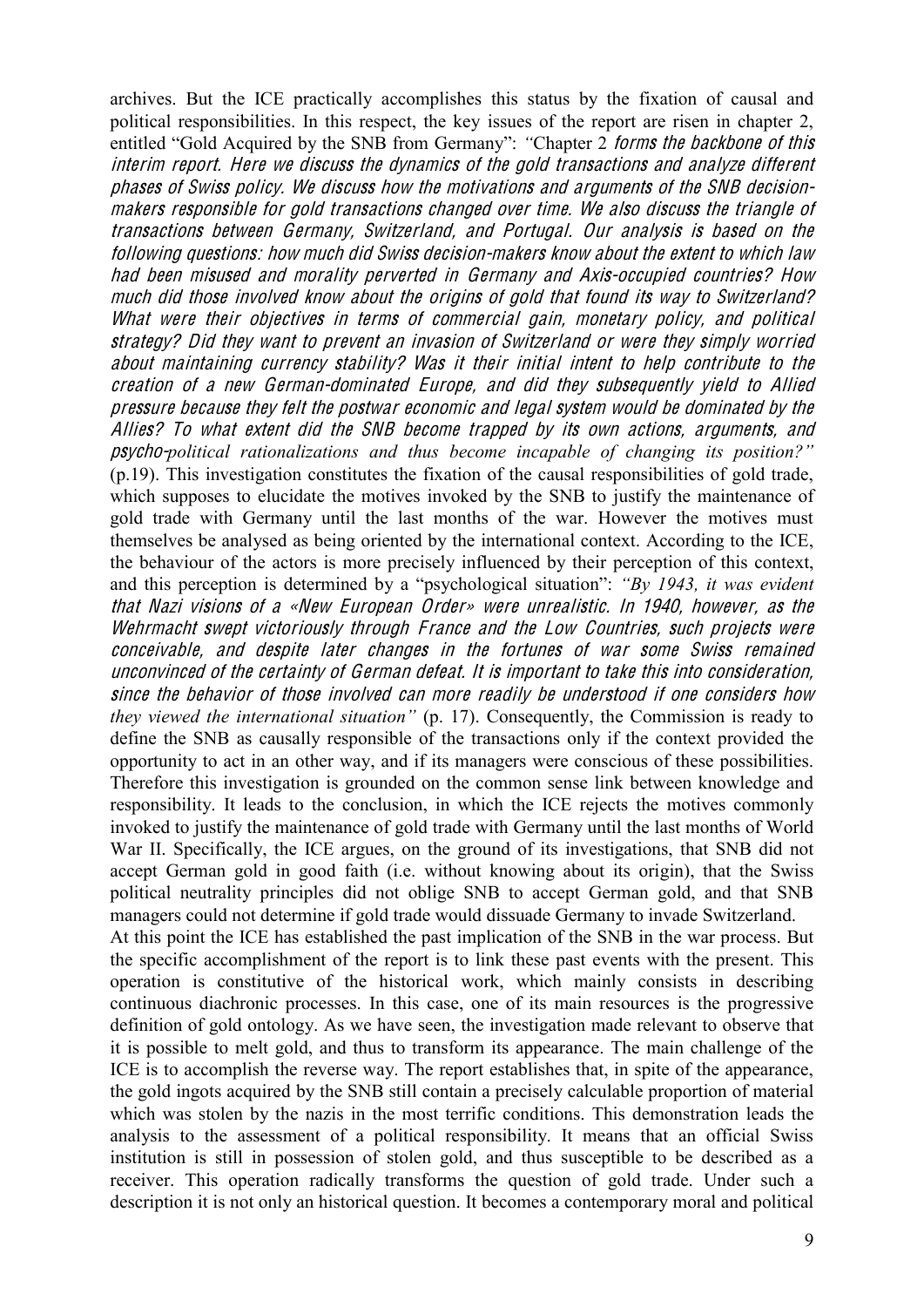problem, which requires a public intervention for the restitution of the gold amorally acquired in the past. In so doing, the CIE constitutes Switzerland as a moral community, that has to know about its past and to assume its present consequences.

# Conclusion

Through the analysis of these two cases, some general properties can be sketched which involve both methodological and theoretical aspects.

- Public debates are made accountable through the identification of a problem. We've seen that the accountability of such a problem is accomplished by the identification of a course of action designed to solve it. It is only in and through this course of action that categorisation devices are made publicly relevant. The logical primacy of action over categories explains the ontological indifference in the ascription of relevance to human and/or non-human entities. Hence it seems important that ethnomethodological indifference includes a suspension of ontological ascription. Our two analyses showed the crucial consequentiality of the local ascription of ontological properties to sterility and gold. The indexicality or locality of that ascription has to be construed here as only accountable in and as a course of action. The possibility of inquiring into the ontological properties of categories is provided by a course of action (construed here as equivalent to the wittgensteinian *forms of life*). This observation can lead to a critical reassessment of Sack's analysis of categorisation devices. For instance, our analyses illustrate a general phenomenon of activity-bound categories, rather than the phenomenon Sacks identified as category-bound activity. This ontological indifference must be understood as a methodological device, which helps to delineate the constitutive moral dimension of any course of action. Thus morality is to be found in and through an action, rather than deposited inside a category. This leads us to a second remark.

- Gusfield identified public problems as something for which something ought to be done. We have tried to illustrate this property through a focus on the irremediable moral aspect of the establishment of any course of action. Once something has been described as of public relevance, a public course of action is normatively ascribed to a moral community. The descriptive devices (action and its categories) locally performed to make a problem accountable can be said to incorporate a moral component. In other words one has to know about the Swiss votation procedures in order to make sense of the public discourse of the medical profession as both a stand taking in a debate and a normative advice. In a similar way, a new categorisation of gold considering its different origins is accountable as morally relevant insofar as one knows about the contemporary scientific and public debates about World War II. This moral component is of central importance in the elucidation of the constitution of democratic public spheres. It helps to understand the constitutive link or reflexive relation between public discourse and political action. For instance, the category of citizenship, or of moral community, can be said to emerge as a local but logical property of courses of public actions. The results of our analysis indicate the relevance of a praxeological approach of the whole phenomenon.